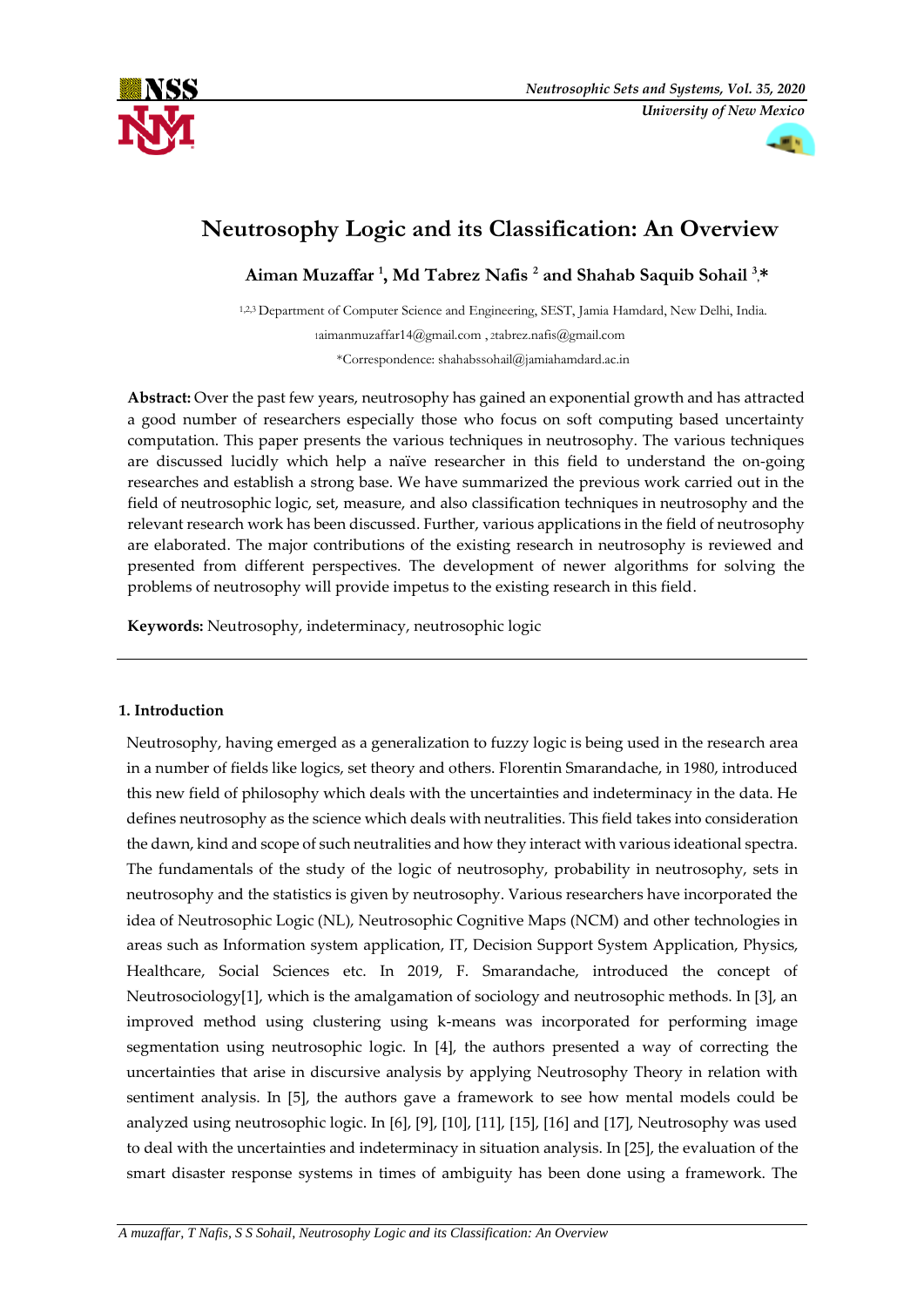degrees of contradiction in the evaluation criteria have been addressed with the help of plithogenic set theory which checks the uncertainty environment. In [26], to tackle time scheduling in projects, a framework has been given to minimize the cost of projects in environments which are ambiguous. Neutrosophic theory has been used to consider the dynamic features of all parameters. In [29], a resource levelling model to minimize the costs of daily resource fluctuations is given, using neutrosophic set, with the aim of tackling the issues of uncertainty in the problems of the real world. In [30], the authors have given a framework for professional selection by making use of neutrosophic multi-criteria decision making, in an attempt to check the vagueness and ambiguity in the selection process. In [31], a case study of Thailand's sugar industry has been done to validate the model proposed, using the plithogenic decision making perspective for evaluating supply chain sustainability. In this paper, we have reviewed the neutrosophic technologies that have been incorporated in various researches all over the world. The figure 1 depicts the workflow.



Figure 1. Block diagram for the process of the research carried out in the manuscript

### **2. Background Study**

Florentin Smarandache [2019] in his book, Introduction to Neutrosophic Sociology (Neutrosociology) discussed Sociological Forecasting, Neutrosophic Social norms and situations which cannot be solved in the classical way. He discussed neutrosophic Grand Theories to find abstract ideas about concrete facts in large social groups. He has also discussed Neutrosophic Big Data, IoT and Neutrosophic Microsociology in this book. [1]

Aasim Zafar, Mohd Anas Wajid [2019] used the concept of neutrosophy to study the reasons of criminal behavior in Nigeria. They found that out of various factor taken by the researchers, some were excluded because they were found to be indeterminate. To show how such factors did actually contribute to the criminal behavior, they modelled the situation mathematically using FCM's and NCM's, where the former stands for Fuzzy cognitive Maps and the latter stands for Neutrosophic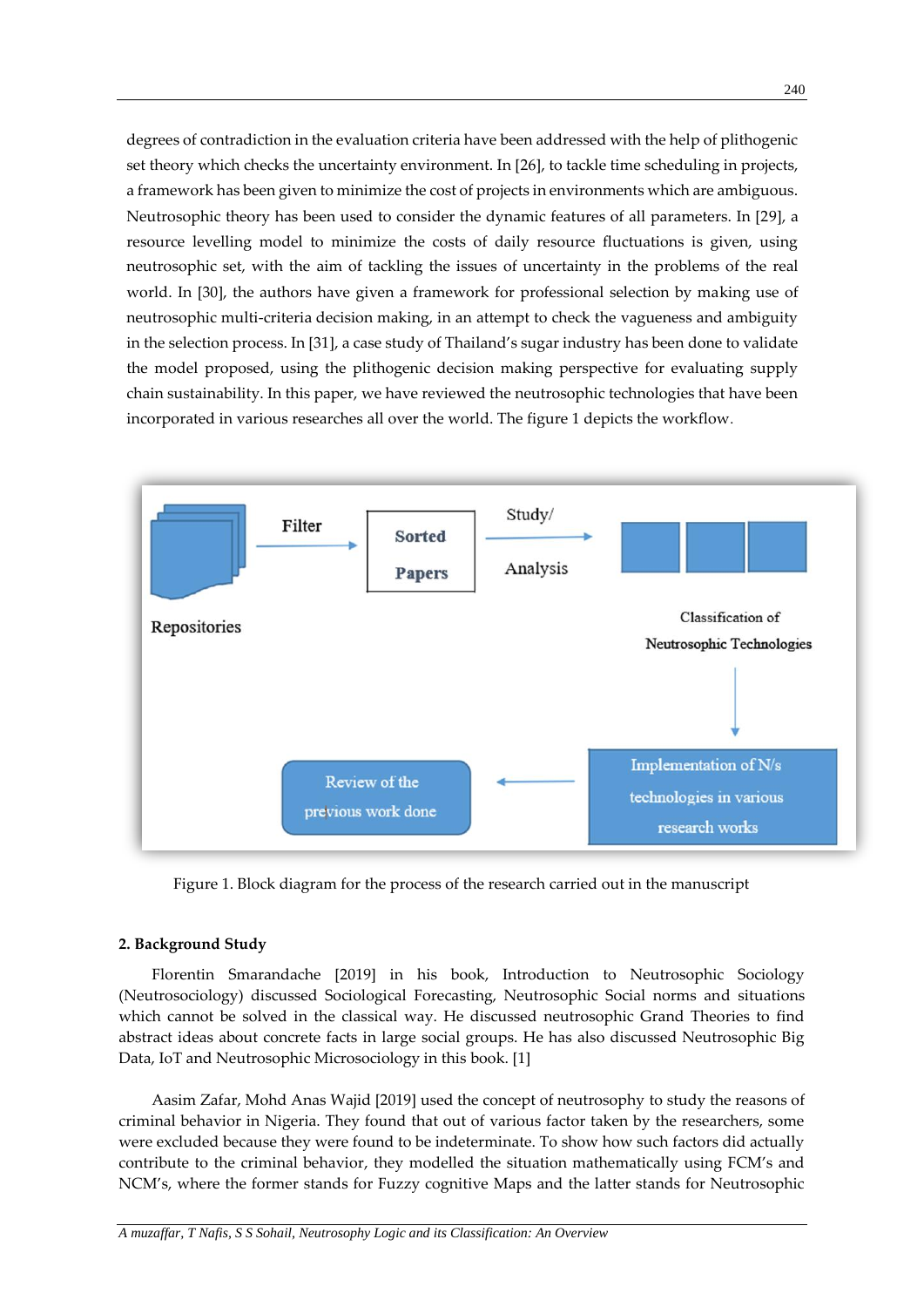241

Cognitive Maps. They further conclude how NCM is more effective than FCM in dealing with uncertainties and indeterminacy in situation analysis. They further concluded that if the indeterminate factors were taken, it could improve the efficiency and accuracy of the mathematical models using the concept of Neutrosophic Cognitive Maps. [6]

V Christiano, F Smarandache [2019] reviewed the seven applications of Neutrosophic Logic. They have used logical analysis based on Neutrosophic Logic. They further suggest that NL theory could be applied in Psychology pertaining to different cultures, forming theories in the field of economics, resolution of conflicts, philosophy of science and other fields like applied mathematics, economics and physics. [7]

Nancy El-Hefenawy, et al. [2016] reviewed the application of Neutrosophic Sets. They suggest that there exist a number of application in fields such as in decision making systems, IT, various information systems. This paper presented some important areas of neutrosophic sets, logic in neutrosophy, neutrosophy related measures and a neutrosophic set of a single value (SVNS). They further suggest that these could produce a new algorithm for tackling any neutrosophic problem. These can help also to solve any fuzzy problem using neutrosophic algorithm. [8]

S Pramanik, S Chackrabarti [2013], studied the issues which were faced by the construction workers in West Bengal and used the technique- neutrosophic cognitive maps in order to find the solutions for it. They discussed the major problems faced by the workers and based on the opinions of the experts and after considering the indeterminacy factor, they formulated the NCM. [9]

Anne-Laure Jousselme, et al. [2003], proposed a discussion on how uncertainty plays a role in situation analysis. They gave an overall understanding of the principal typologies of uncertainty which were found in the literature of the recent times. They discuss that besides richness and ambiguity of the language which is natural is the reason for varied uncertainty conceptions, it is also a result of the not-so-simple physical nature of the information. They further define some concepts to better understand uncertainty and the benefits that are sought. [10]

Vasantha K, W. B.; Smarandache, Florentin [2004], used NCM to study and analyze the social aspects of laborers who had migrated from different place and were suffering from HIV/AIDS in the rural areas of Tamil Nadu. They made use of the Relational Maps in neutrosophy (NRM) and defined some new neutrosophic tools which they adopted in the study and analysis of this issue. They further gave a sketch of some sixty laborers who were infected with HIV/AIDS. [11]

K Pérez-Teruel, M Leyva-Vázquez [2014], gave a structure with the help of which they analyzed the mental models and did their elicitation using neutrosophic logic. To show the applicability of the project, they showed an illustrative example. They discuss a framework for the processing of indeterminacy and uncertainty in mental models. [12]

Mustafa Mamat et al. [2012], used an approach based on fuzzy linear programming for the planning of a balanced diet. They discussed the causes of disease-related lifestyle and eating disorders which are critical issues in the world. They calculated the nutrient amount in food to be taken by the Fuzzy Linear Programming Approach and considered it to estimate the nutritional requirements for an individual on a daily basis. They further suggest that this planning could help in preventing the eating disorders and certain disease-related lifestyle. [13].

Igor Bagány and Márta Takács [2017] discussed the correlations in a number of factors involved in education system in a way that the functionality could be modelled. They do so to examine the education system in an effective manner. They further employed the fuzzy cognitive map (FCM)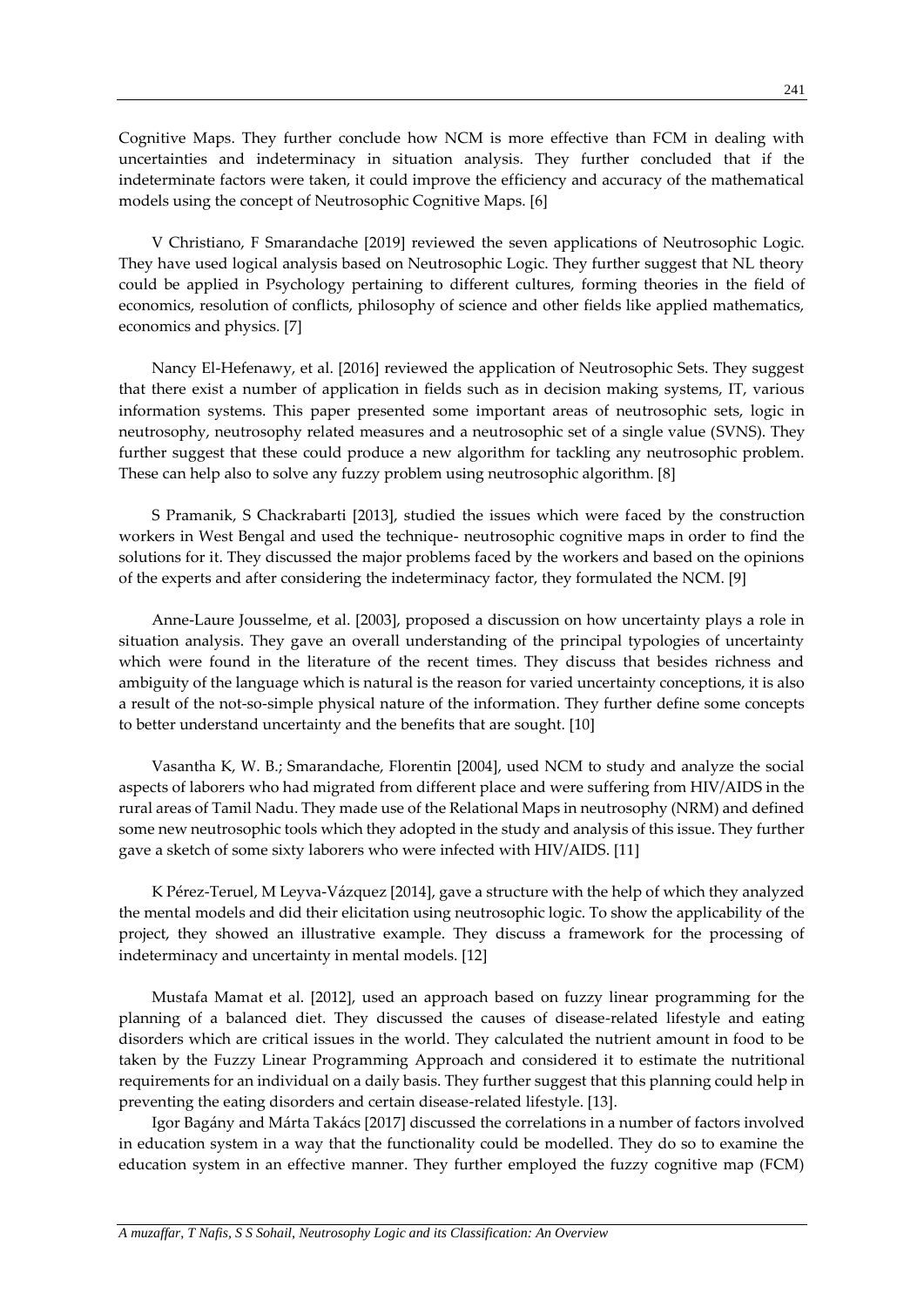| S No. | Author                   | <b>Primary Contribution</b>                                         | References |
|-------|--------------------------|---------------------------------------------------------------------|------------|
|       | and Year                 |                                                                     |            |
| 1.    | Florentin                | Sociological Forecasting, Neutrosophic Social norms<br>$^\circledR$ | $[1]$      |
|       | Smarandache              | Neutrosophic Grand Theories                                         |            |
|       | (2019)                   | <sup>®</sup> Neutrosophic Big Data, IoT and Neutrosophic            |            |
|       |                          | Microsociology.                                                     |            |
| 2.    | Victor                   | Applications of neutrosophy in:                                     | $[7]$      |
|       | Christiano and           | <sup>®</sup> Psychology with respect to cultures                    |            |
|       | F Smarandache            | Forming theories in economics<br>Ø                                  |            |
|       | (2019)                   | Resolving conflicts.                                                |            |
| 3.    | Nancy                    | Decision support system, IT, information system<br>⊚                | [8]        |
|       | El-Hefenawy et           | Some important notions pertaining to Neutrosophy.<br>©)             |            |
|       | al. (2016)               |                                                                     |            |
| 4.    | Aasim Zafar              | NCM to model the criminal behavior in Nigeria.<br>⊚                 | [6]        |
|       | and Mohd                 | Indeterminate factors, if considered improve the<br>⊚               |            |
|       | Anas Wajid               | accuracy and efficiency of the model.                               |            |
|       | (2019)                   |                                                                     |            |
| 5.    | Surapati                 | NCM for the issues related to laborers in West<br>⊚                 | [9]        |
|       | Pramanik and             | Bengal.                                                             |            |
|       | Sourendranath            |                                                                     |            |
|       | Chackrabarti             |                                                                     |            |
|       | (2013)                   |                                                                     |            |
| 6.    | Anne-Laure               | Role of uncertainty in situation analysis<br>$_{\odot}$             | $[10]$     |
|       | Jousselme                |                                                                     |            |
|       | (2003)                   |                                                                     |            |
| 7.    | Vasantha K, W.           | <sup>®</sup> Analyzing the social aspects, using NCM, of those      | $[11]$     |
|       | B. and                   | laborers who had migrated and suffer from                           |            |
|       | Smarandache, F           | HIV-AIDS.                                                           |            |
|       | (2004)                   |                                                                     |            |
| 8.    | KPTeruel and             | ◎ A framework for the analysis of mental models                     | $[12]$     |
|       | ML Vázquez               | based on NL (neutrosophic logic).                                   |            |
| 9.    | (2014)<br>M Mamat et al. | • An approach incorporating FLP for a balanced diet                 | $[13]$     |
|       | (2012)                   | planning.                                                           |            |
|       |                          |                                                                     |            |
| 10.   | Igor Bagány              | FCM for finding correlations in a number of factors<br>⊚            | $[14]$     |
|       | and Márta                | involved in education system in a way that the                      |            |
|       | Takács (2017)            | functionality could be modelled.                                    |            |
| 11.   | Shuqi Xue et al.         | • The information processing model which focuses on                 | $[15]$     |
|       | (2014)                   | the behavior of the human brain, with respect to                    |            |
|       |                          | cognition.                                                          |            |
| 12.   | Dr.M.Albert              | NCM for analyzing the risk factors for Breast Cancer<br>⊚           | $[16]$     |
|       | William et al.           |                                                                     |            |
|       | (2013)                   |                                                                     |            |
| 13.   | K Mondal and             | NCM for analyzing the issues faced by Hijra<br>⊚                    | $[17]$     |
|       | S Pramanik               | community in West Bengal.                                           |            |

technology, because it helps in determination of qualitative description of the given parameters and relationships [14].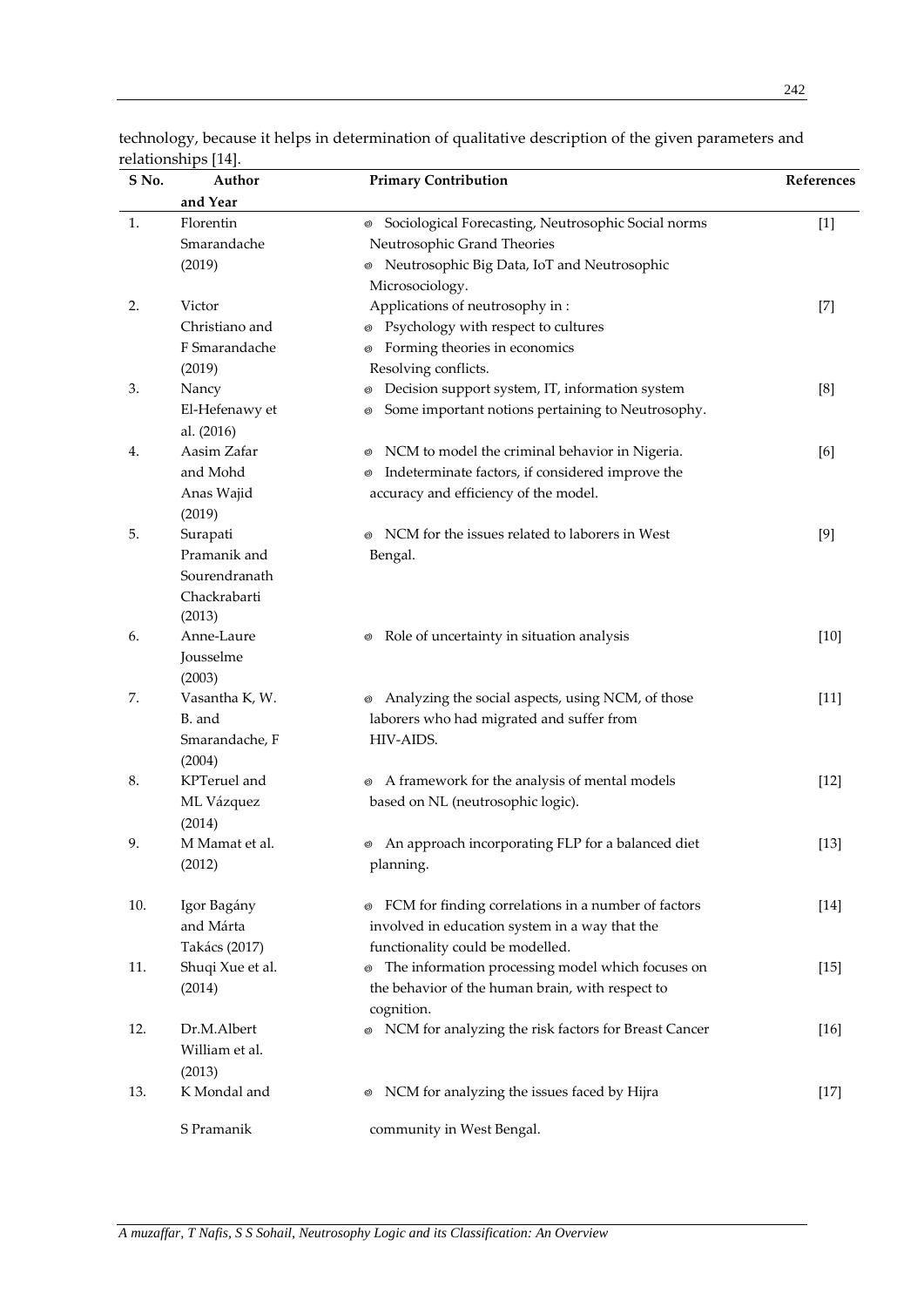|     |              |    |     | Smart disaster response systems in uncertainty<br>٠<br>environments |          |      |
|-----|--------------|----|-----|---------------------------------------------------------------------|----------|------|
|     |              |    |     | Plithogenic Decision Making approach (Supply Chain<br>٠             |          |      |
|     |              |    |     | Sustainability)                                                     | [25]     | [26] |
|     |              |    |     | Bipolar Neutrosophic Multi-Criteria Decision Making<br>٠            | $[29]$ , | [30] |
|     |              |    |     | Framework (Professional Selection)                                  | $[31]$ . |      |
|     |              |    |     | Neutrosophic Set for assessing uncertainty of linear time-          |          |      |
|     | Abdel-Basset | et | al. | cost tradeoffs                                                      |          |      |
| 14. | (2020)       |    |     | Resource levelling model based on neutrosophic set                  |          |      |

Shuqi Xue et al. [2014], described the information processing model which is based on the behavior of the human brain, with respect to cognition. They proposed that the two methods of modelling a situation cognitively are representing and reasoning about situation analysis with the help of Ontology and the use of FCM, in order to formulate a Situation analysis framework. The presented approach of FCM is for a systematic analysis of the Situation Analysis theory; it provides an understanding of how the working of its elements. [15]

Dr.M.Albert William et al. [2013] analyzed the risk factors for breast cancer using NCMs. Based on the expert's opinion, they had chosen certain factors as the main nodes for obtaining a neutrosophic directed graph. They had analyzed the risk factors and their solutions and discussed how certain factors are crucial for the development of the disease [16]. However few softcomputing approaches have been used in [27, 28] K Mondal and S Pramanik [2014] have studied the situation of the hijra community in West Bengal and addressed their issues using NCMs. On the basis of the experts' opinion as well as the idea of indeterminacy, they have formulated the NCM [17].

## **3. Classification of Neutrosophic Techniques:**

Various researchers have studied the concept of neutrosophy and applied various techniques to address different problems of indeterminacy. Some techniques are given below:

- a) Neutrosophic Cognitive Maps
- b) Neutrosophic Logic
- c) Neutrosophic Set
- d) Neutrosophic Measure
- e) Single Valued Neutrosophic Set

#### **3.1. Neutrosophic Cognitive Maps (NCM):**

Florentin Smarandache introduced the idea of NCM. They are considered to be an addendum of the Fuzzy Cognitive Maps with the difference being in the fact that, the values of indeterminacy are included. Various real life situations contain the factor of indeterminacy which cannot be modeled using existing methods. To show how indeterminacy affects the situation under consideration, NCMs have proven to be an important tool.

Definition:

.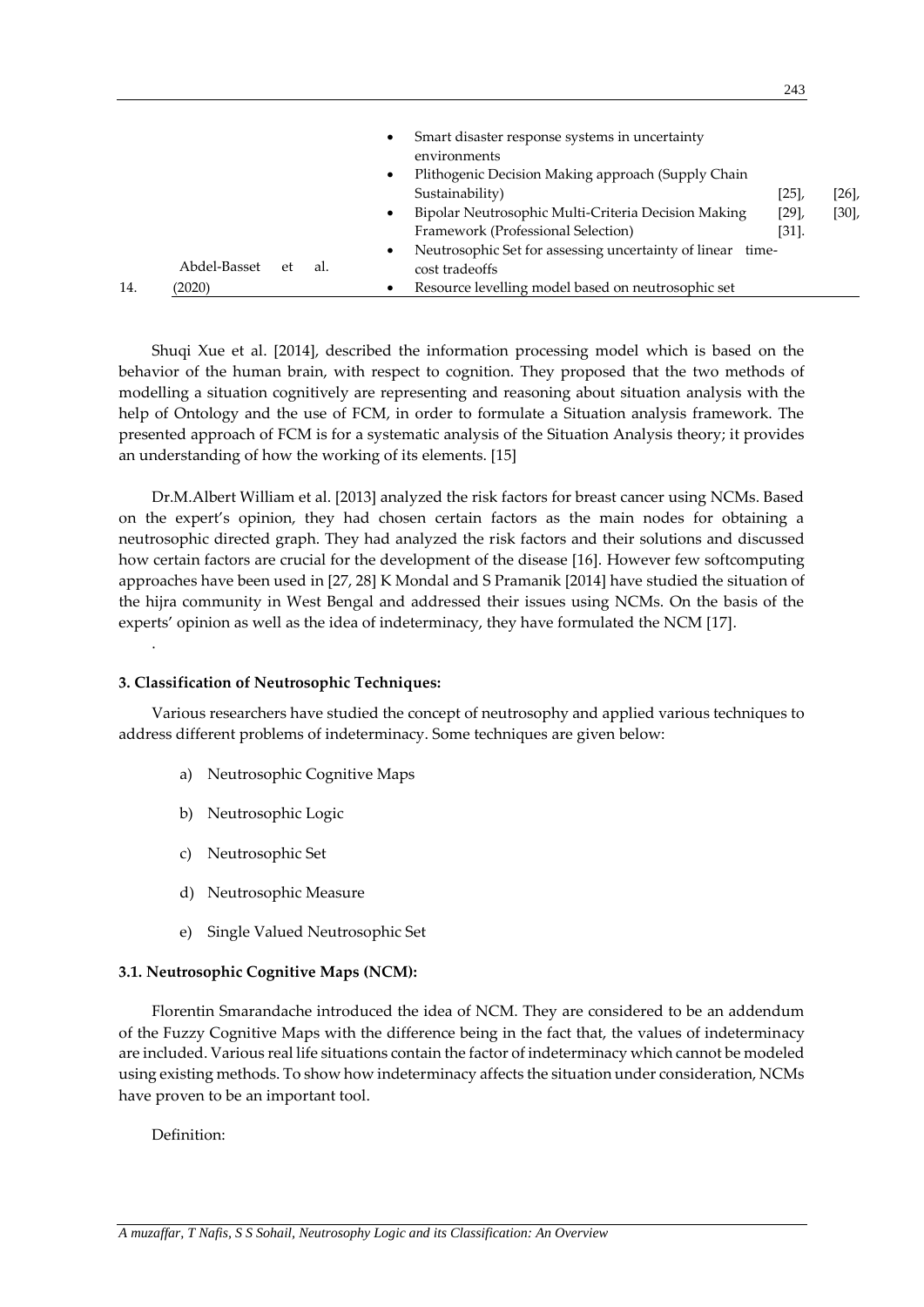It is a directed graph which has concepts (as in, any policy/event) and causalities where the former is for nodes and the latter is for the edges. It is a representation of a relationship between concepts. A simple NCM can be defined as those which have edge weights or causalities from the set {-1, 0, 1, I}.

Let the two nodes of the NCM be denoted by Ai and Aj. The effect of one node on the other is represented with the help of a directed edge from Ai to Aj, which is called connections. The weightage is assigned to each edge with a number in the set  $\{-1, 1, 0, 1\}$ . We assume that eij is the weight assigned to the directed edge Ai Aj, eij belongs to {-1, 0, 1, I}. The following table II shows the value of eij and the effect it has on the corresponding edges:

Table II: Value of eij and its effect on corresponding edges

| Value of e <sub>ij</sub> | Effect of A <sub>i</sub> on A <sub>j</sub>                                        |
|--------------------------|-----------------------------------------------------------------------------------|
| $e_0=0$                  | No effect.                                                                        |
| $ev = 1$                 | Increase (or decrease) in A causes increase<br>(or decrease) in A <sub>i</sub> .  |
| $ev = -1$                | Increase (or decrease) in Al causes decrease<br>(or increase) in A <sub>i</sub> . |
| $ev = I$                 | The effect of A <sub>i</sub> on A <sub>i</sub> is indeterminate.                  |

Many researchers have incorporated the concept of NCMs in their work. NCMs are an effective way to deal with uncertainties and indeterminacy in Situation Analysis. They have shown how indeterminate factors if taken into consideration could enhance the efficiency and accuracy of the mathematical models using the concept of Neutrosophic Cognitive Maps.

Dr. M. Albert William et al. (2013) have analyzed the risk factors of Breast Cancer and their solutions with the help of Neutrosophic cognitive maps (NCMs). They have taken some twelve factors as the main nodes for their study. With the help of corresponding adjacency matrix related to the neutrosophic directed graph, they model the situation with the help of certain mathematical calculations.

Dr A. Kalaichelvi and L. Gomathy (2011) have analyzed the issues that the girl students had to face who got married while studying, with the help of Neutrosophic Cognitive Maps (NCM's). they collected the data from some hundred students in different courses in various colleges in Tamil Nadu, India. They identified certain factors on the basis of the generated opinions by those who were considered. In this way, they assessed what the effect of one factor would be on the other.

Surapati Pramanik et al. studied the issues faced by the laborers in the construction industry in West Bengal on the basis of NCM's. They identified some major problems and on the basis of the opinion of the expert and the factor of indeterminacy, they formulated the NCM. Then, they studied how the state vectors would affect the two matrices i.e; the connection matrix and neutrosophic adjacency matrix.

Aasim Zafar and M Anas Wajid studied the various factors which led to criminal behavior in Nigeria. They analyzed the situation of crime there and found out that the prominent researchers who had been monitoring the situation there cited certain causes like family breakdown,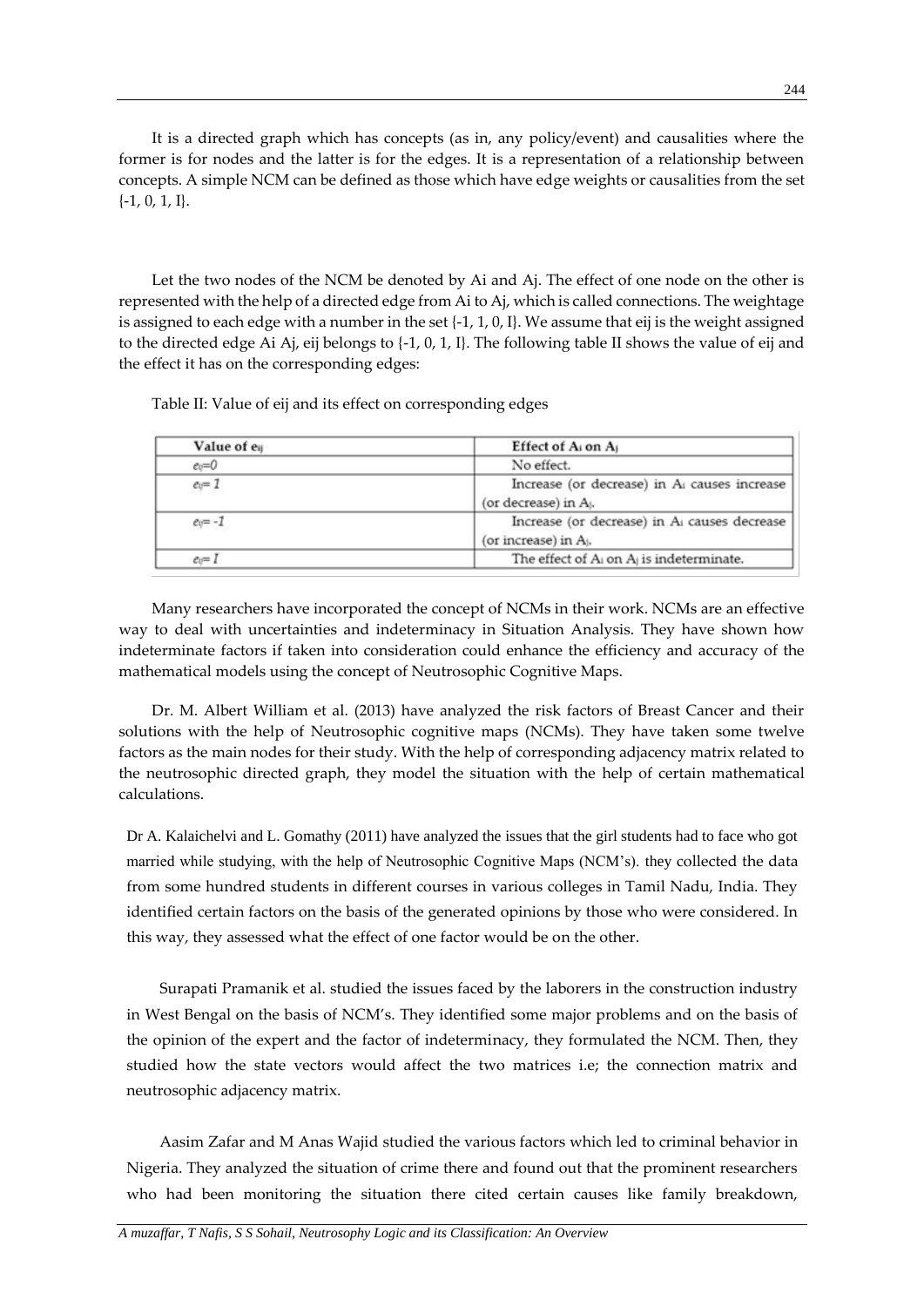corruption, poverty etc as the reasons for criminal behavior. However, they do not take into account factors like inadequate equipment, NGOs, underemployment because these are considered to be indeterminate factors. They used NCMs to shows that these indeterminate factors were actually related to the crime in Nigeria. They further conclude that the accuracy and efficiency of mathematical models can be enhanced using NCMs if indeterminate factors are taken into consideration.

## **3.2. Neutrosophic Logic (NL):**

It is also called Smarandache logic. The fuzzy logic is generalized on the basis of Neutrosophy and it gives rise to something called Neutrosophic logic. It says that a proposition could be take three values: true (t), false (f) and indeterminate (I) and each of these are the values from the range of  $[T, I, I]$ F]. There is an introduction of a certain idea of 'indeterminacy' because of the parameters which are not expected and therefore, concealed in some statements. NL is the analysis of the partition in a triad. It includes the membership degrees of truthfulness T, falsity F and indeterminacy I. Figure 2 illustrates the following.



**Figure 2**. Neutrosophic logic and its relationship with intuitionistic logic

Florentin Smarandache in 2003 has written a paper to give an understanding of the Neutrosophic Logic (NL). He has also pointed out the differences between the Intuitionistic Fuzzy set and the neutrosophic set. [20]

Karina Pérez-Teruel and Maikel Leyva-Vázquez have analyzed the mental models and did their elicitation using NL. To show the applicability of the project, they showed an illustrative example. They discuss a model for the understanding the effect of indeterminacy and uncertainty in such models. [5]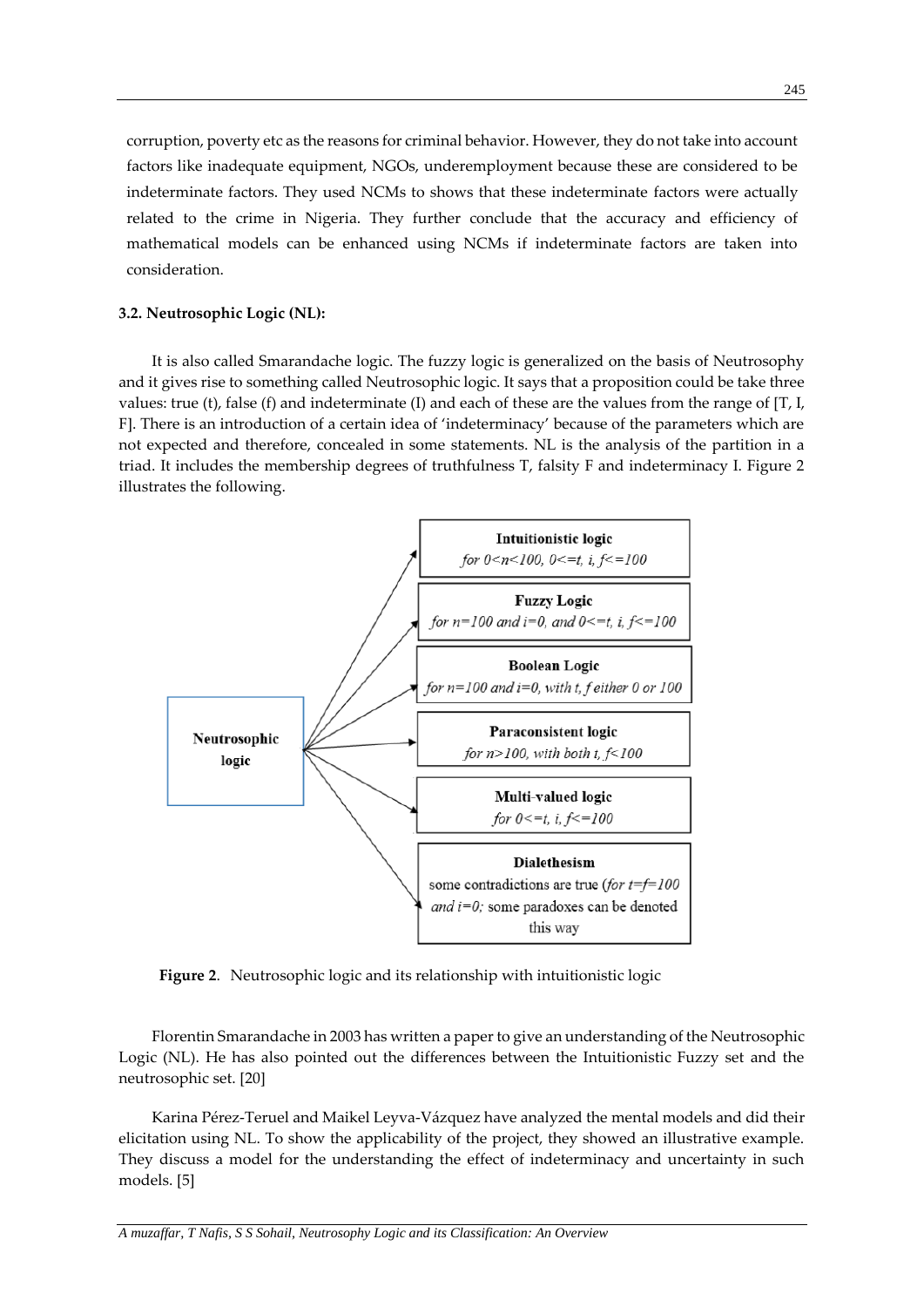Florentin Smarandache and Luige Vlâdâreanu in 2011, have introduced the concept of NL and set operators. They have described the dynamics of a robot mathematically and how neutrosophic science is applicable to robotics [8].

#### **3.3. Neutrosophic Set (NS):**

Neutrosophic set is defined as the area of neutrosophy that is associated with the study of the dawn, scope and type of neutralities, and how they interact with various analytical spectra. [8]

Smarandache defined neutrosophic set as: Let the space of points be denoted by (Y). Let the general element in  $(Y)$  be denoted by  $(y)$ . A NS  $(B)$  in  $(Y)$  has three membership functions  $(MF)$ : truth MF -T B(y), an indeterminacy MF- I B(y) and a falsity MF- F B(y). The functions TB(y), I B(y), and F B(y) are real subsets of [0−, 1+] (they could be real standard or nonstandard).

That is:

 $T_B(y): Y \rightarrow [0-, 1+]$ ,  $I_B(y): Y \rightarrow [0-, 1+]$  and  $F_B(y): Y \rightarrow [0-, 1+]$ 

There is no limiting condition on the sum of T B(y), I B(y) and F B(y), so  $0-$  ≤ sup T B(y) +sup I B(y) + sup F B(y)  $\leq 3+$ .

Neutrosophic Sets have been used in various research works. Some examples are: F. Smarandache, in [7] wrote about the Schrödinger's Cat Theory. He said that at one moment, the photon's quantum state could be in more than one place. It meant that one particular element might or might not belong to a set or a place at one time. It also refers to the fact that an element (a quantum state) has a possibility of belonging to two contrasting sets (or places) at one time.

In [26], to tackle time scheduling in projects, a framework has been given to minimize the cost of projects in environments which are ambiguous. Neutrosophic set theory has been used to consider the dynamic features of all parameters.

In K. Atanassov, Fuzzy Sets and Systems (2005), neutrosophic sets could also be used to relate an image with information that is not certain, using a new tool; the information could have been applied to some technique wherein the processing of images takes place. The examples are in the field of image segmentation, thresholding and removing the noise. Neutrosophic sets find their real life example in terms of philosophical application. They could also be used to calculate the truthvalue in some theories of philosophy of Zen doctrine.

#### **3.4. Neutrosophic Measure (NM):**

The classical measure is generalized for such a case where the space has some factor of uncertainty or indeterminacy. The imprecise probabilities and the classical ones are generalized with the help of neutrosophic probability. There are a number of rules of the classical probability that are defined in the way that they are in unison with those of neutrosophy [8].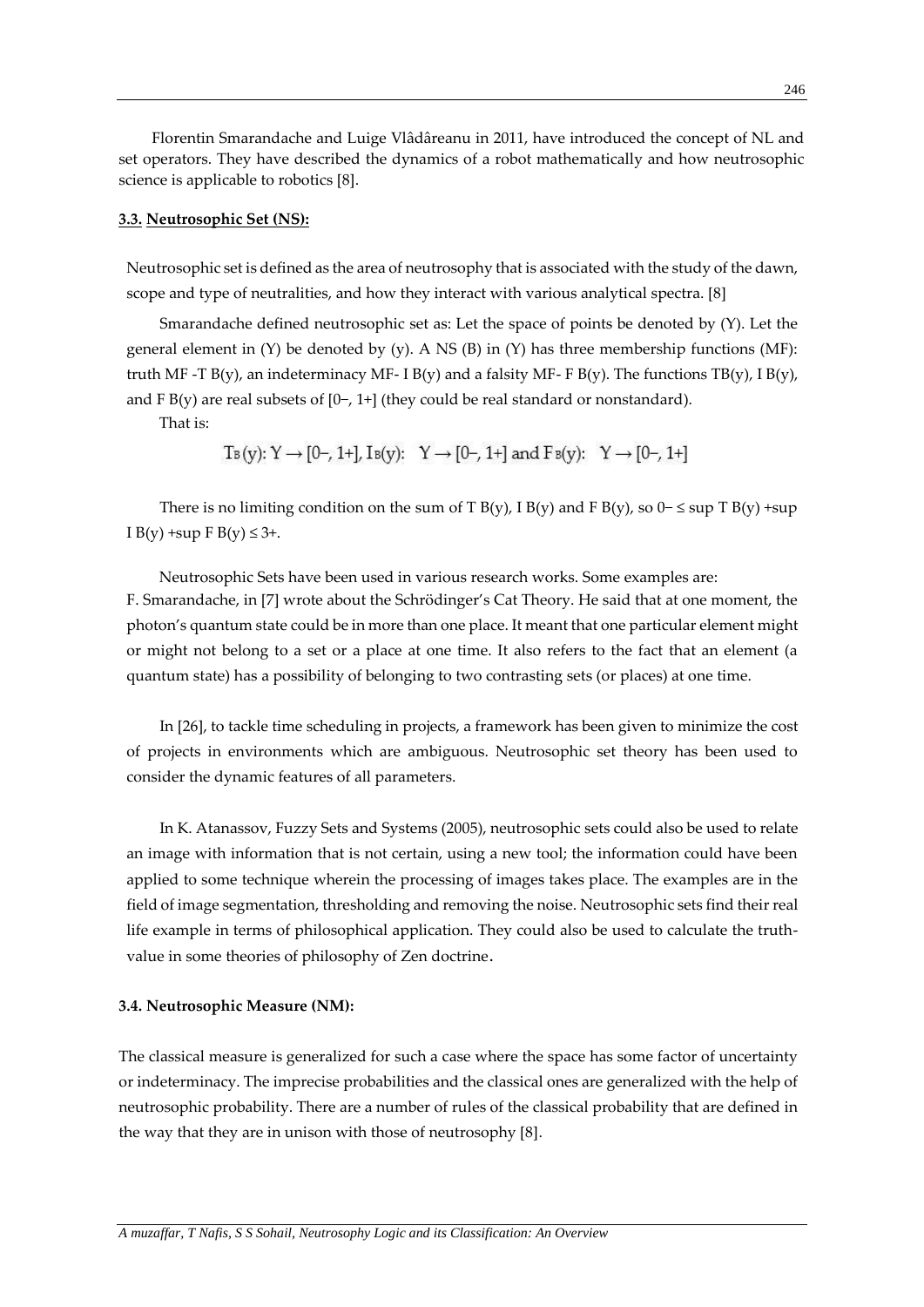Let an item be defined as <B>. <B> could be any thought, feature, hypothesis, concept etc. Let <anti B > be the inverse of  $\langle B \rangle$ ; while  $\langle$  neut B > be none of the two:  $\langle B \rangle$  and  $\langle$  anti B >, having some sense of neutrality (or indeterminacy) in relation to  $\langle B \rangle$ . For example, if  $\langle B \rangle$  = rain, then  $\langle A \rangle$  = no rain, while  $\le$ neut B> = no idea. Let  $\leq$ B> represent the truth value of a notion, then  $\leq$ anti B> represents its falsehood, while <neut B> represents its degree of indeterminacy.

If  $\langle B \rangle = i$  t will rain tomorrow,  $\langle A \rangle = i$  t will not rain tomorrow, while  $\langle A \rangle = \langle B \rangle = i$  to knowing if it will rain or not/cloudy/humid day. We think of the measure to be null  ${m}$  (anti B) =0} when the case does not prevail. When  $\le$  neut B> does not prevail, the measure is written as null  $\{m \text{ (neutB)} =$ 0} [8].

#### **3.5. Single Valued Neutrosophic Sets (SVNS) :**

It is the instance of a NS which gives an additional possibility for the representation of uncertainty or indeterminacy, imprecision, incompleteness or inconsistency in some details which is present in the real world. The use of information that is not determinate and consistent could be suitably used in applications which include scientific and engineering domains. [9][10]

Let X define the space of points (objects). Let the collective elements in X be denoted by  $x$ (Wang et al., 2010). A Single Valued Neutrosophic Set, A in X is described by three membership functions (MF): truth MF TA(x), falsity MF FA(x) and an indeterminacy MF IA(x).

For every point x in X, the three MF's:  $TA(x)$ ,  $IA(x)$ ,  $FA(x)$  belong to the interval [0, 1].

SVNS, when continuous is written mathematically as [9,10]:

$$
A = \int_X \frac{\langle T_A(x), I_A(x), F_A(x) \rangle}{x}, \quad x \in X.
$$

SVNS, when discrete is written mathematically as:

$$
A = \sum_{i=1}^{n} \frac{\langle T_A(x_i), I_A(x_i), F_A(x_i) \rangle}{x_i}, \quad x_i \in X.
$$

Jun Ye, in [25], has presented the correlation and correlation coefficient of SVNSs, based on the extension of the connection of intuitionistic fuzzy sets (IFS's). Further, the use of correlation coefficient or similarity measure in cosine (both weighted) is suggested for the decision-making method. The options are evaluated on the basis of the criteria with the help of the membership degrees of truth, falsehood and indeterminacy under the SVNS environment.

M Abdel-Basset et al. in their paper, have analyzed the role of SVNS's and rough sets in smart city. They have proposed a framework for dealing with information that is incomplete and imperfect with the help of theories of SVNS and rough set. This combination of these two sets will take into account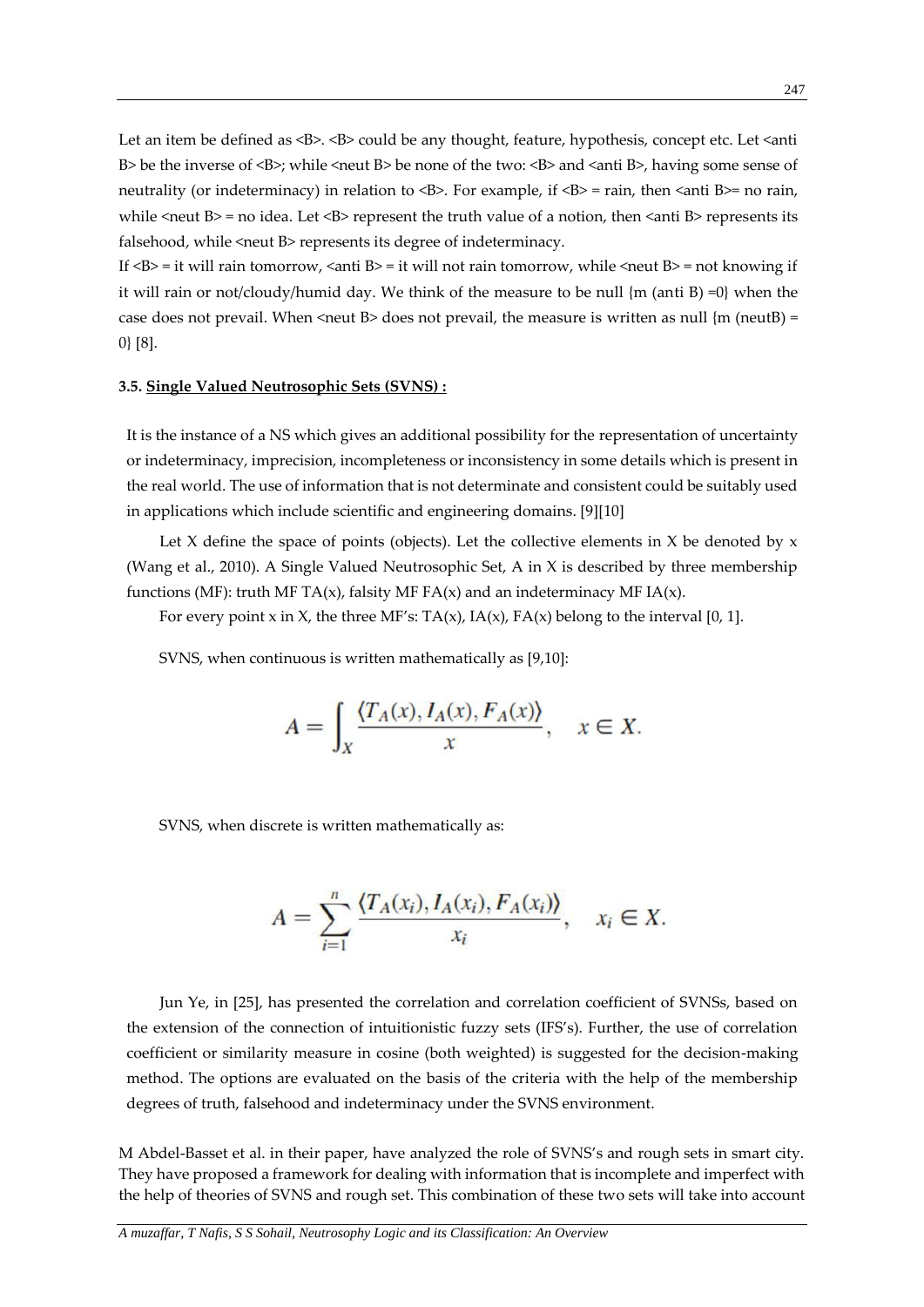all aspects of uncertainty, imprecision of data and information and make lives of the citizens of the smart cities better with the introduction of services and decisions. They have focused mainly on making a framework of all kinds of imperfection that could possibly happen in smart cities [24].

# **4. Application Areas of Neutrosophy:**

- 1. Cultural Psychology
- 2. Socio-economic theorizing
- 3. Information System Application
- 4. Decision Support Systems
- 5. IT Application
- 6. Healthcare and related areas
- 7. Situation Analysis
- 8. Sociological Forecasting
- 9. Supply chain Sustainability
- 10. Project Management

• In cultural psychology, NL theory can be used to reconcile the issues in socio-economic theorizing (collectivism vs individualism).

In socio-economic theorizing, the conflicts arising out of human tensions could be reconciled, as in the conflicts between the two different perspectives i.e.; fermions and bosons, capitalism and socialism.

• In the deep problem of philosophy of science, NL theory can be implemented wherein it suggests that whenever there are two sides which oppose each other, a choice is always there to find the part that is neutral, so that the two opposite sides could be reconciled.

• In the field of cosmology, the NL analyses the underlying cause of changes of neutralities and opposites. It concludes that there is a possibility that there had been some start, in addition to some lasting background also, which they could be the 'primordial fluid'.

• In American football game, an attempt to score a goal involves an infinite sort of events that could happen. So, there is a possibility that NL could be expanded some states which could be more than three.

• In gravitation, this perspective could help find a middle-course between the two kinds of forces (pull and push), by keeping in view the fact that both the forces are in action. [11]

So, many fields of science are being improved with the help of the theory of neutrosophic logic. This theory is applicable in different research areas as well- in applied mathematics, social sciences, economics, and physics.

# **More Applications:**

• In Information System Application (Neutrosophic Database, Analysis of the social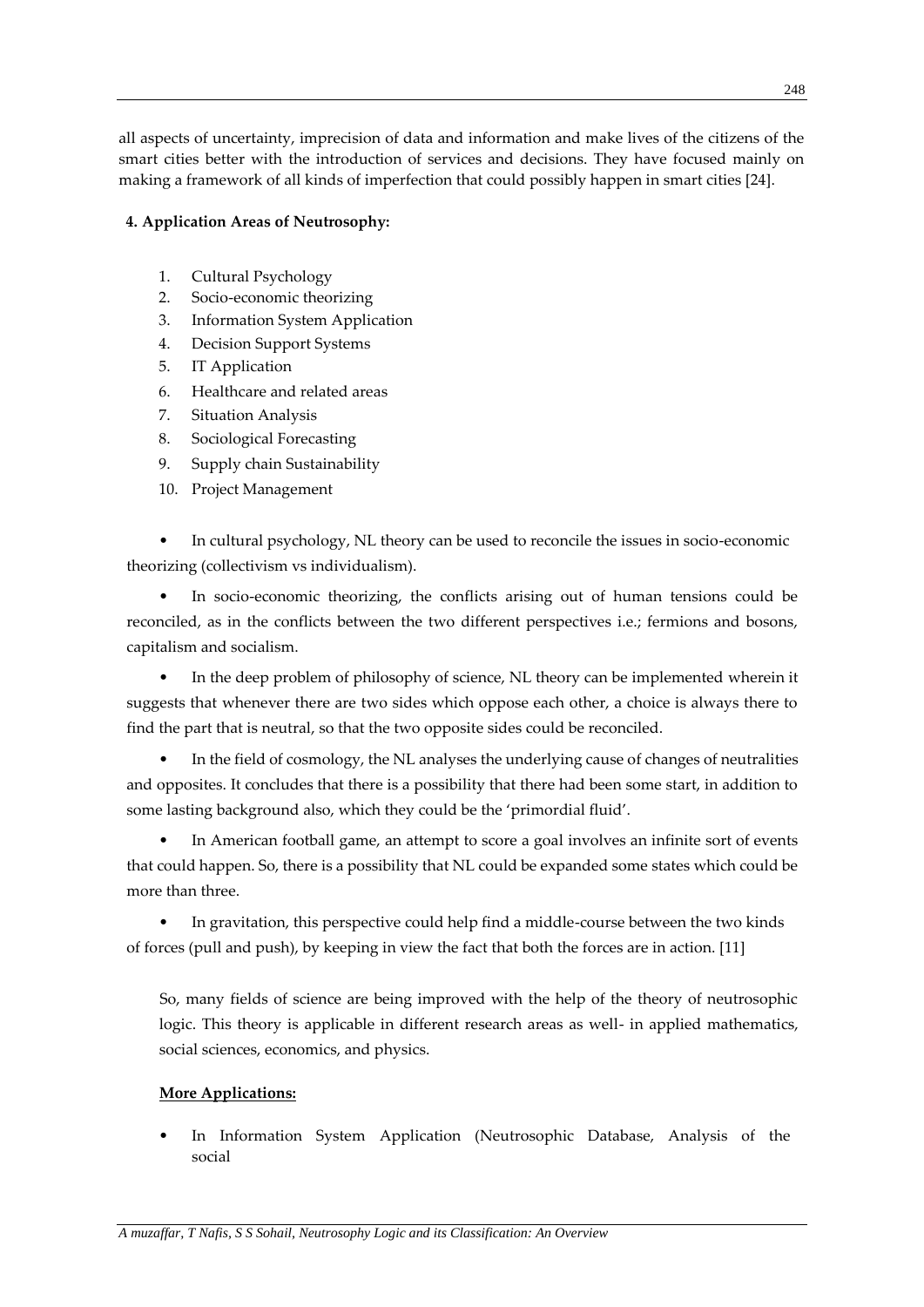networks, systems which deal with e-learning, in finding the middle course in the information of financial markets).

• In Information Technology Application (Neutrosophic Security, NCM's for Situation

Analysis, In Robotics).

• Decision Support System (in markets related to finances, management of risks, expert systems related to neutrosophy, linguistic variables in neutrosophy).

In short, it has applications in any field related to science or even human-centered, where inconsistency, incompleteness, indeterminacy is present. In general terms, where <neut A> (i.e; sense of neutrality in relation to item <A>) occurs [11].

# **5. Conclusion and Future work:**

Neutrosophy is an important field of research nowadays as it deals with uncertainties which cannot be taken into consideration using conventional modeling methods. There is indeterminacy in almost all aspects of this world; neutrosophy is doing its bit to make sense of the unknown. This paper presents a review of the technologies used in neutrosophy and the researches which have incorporated these concepts as well. Various applications of neutrosophy in many fields such as information system, information technology, decision support system and others are given. The future work holds the potential to develop newer algorithms for solving any problem of neutrosophy, which can also help in solving any fuzzy problems. The algorithms in the multi-criteria decision making problems which are based on neutrosophic theory are being used to solve practical applications in other areas such as medical diagnosis, financial market information, robotics, security, information fusion system, expert system and bioinformatics.

**Conflicts of Interest:** "The authors declare no conflict of interest."

## **References**

.

- 1. Smarandache, Florentin, Introduction to Neutrosophic Sociology (Neutrosociology) (January 17, 2019). Infinite Study (2019), ISBN: 978-1-59973-605-1.
- 2. Smarandache, F. (2001). A Unifying Field in Logics: Neutrosophic Logic, Preface by Charles Le, American Research Press, Rehoboth, 1999, 2000. Second edition of the Proceedings of the First International Conference on Neutrosophy, Neutrosophic Logic, Neutrosophic Set, Neutrosophic Probability and Statistics. University of New Mexico, Gallup.
- 3. Qureshi, Mohammad & Vasim Ahamad, Mohd. (2018). An Improved Method for Image Segmentation Using K-Means Clustering with Neutrosophic Logic. Procedia Computer Science. 132. 534-540. 10.1016/j.procs.2018.05.006.
- 4. Smarandache, Florentin & Teodorescu, Mirela & Gîfu, Daniela. (2017). Neutrosophy, a Sentiment Analysis Model.
- 5. Perez-Teruel, Karina and Maikel Leyva-Vazquez. "Neutrosophic Logic for Mental Model Elicitation and Analysis." Neutrosophic Sets and Systems 2, 1 (2014).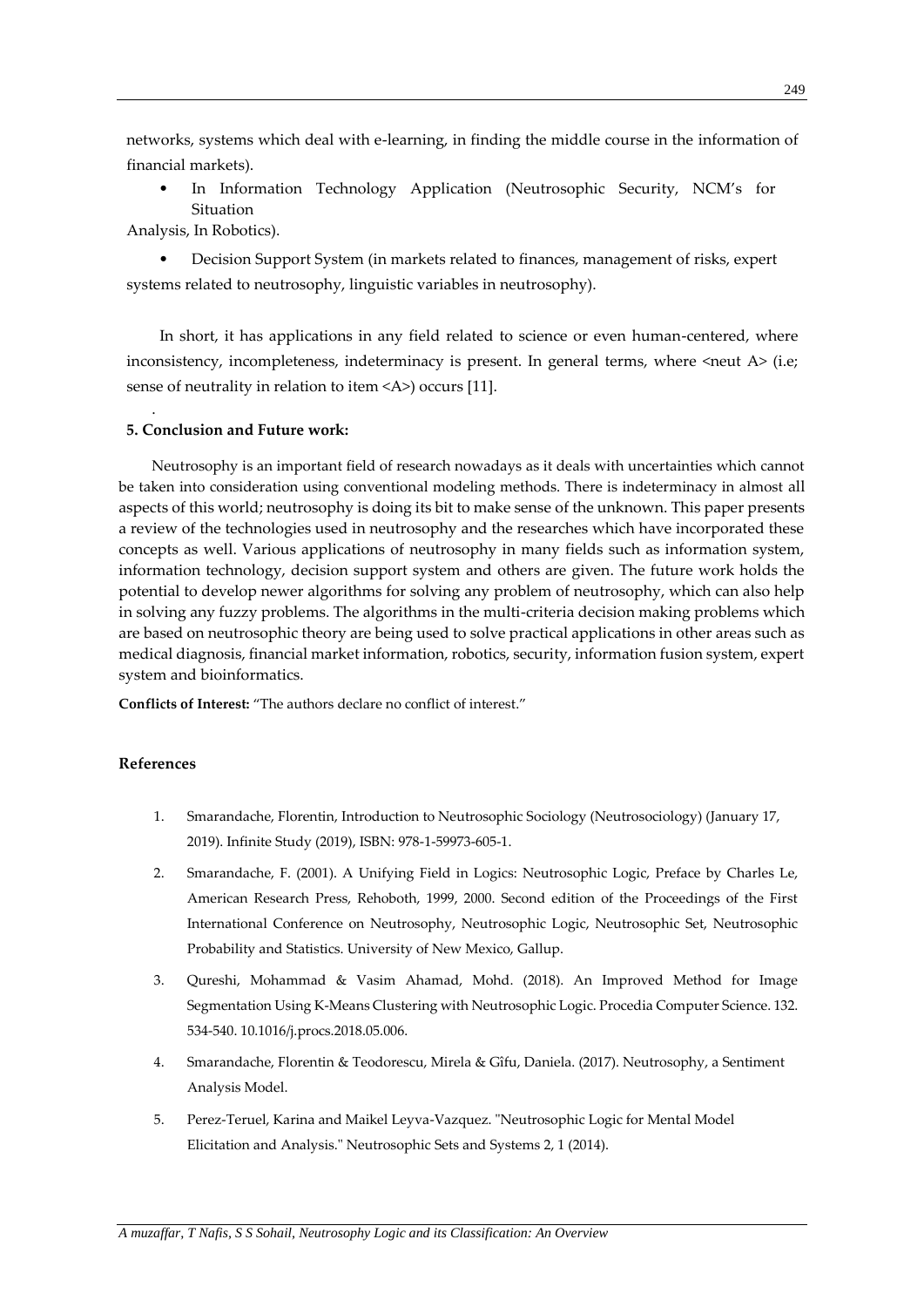- 7. F. Smarandache, An Introduction to Neutrosophic Probability Applied in Quantum Physics, Ph.D. (1991).
- 8. F. Smarandache, Introduction to Neutrosophic Measure, Neutrosophic Integral, and Neutrosophic Probability.
- 9. V. Kandasamy, W. B., and F. Smarandache, Fuzzy Cognitive Maps and Neutrosophic Cognitive Maps, Xiquan Publishers, Phoenix (2003).
- 10. Nancy El-Hefenawy et al., A Review on the Applications of Neutrosophic Sets, Journal of Computational and Theoretical Nanoscience Vol. 13, 936–944, 2016.
- 11. Christianto, Victor & Smarandache, Florentin. (2019). A Review of Seven Applications of Neutrosophic Logic: In Cultural Psychology, Economics Theorizing, Conflict Resolution, Philosophy of Science, etc. J. 2. 10.3390/j2020010.
- 12. Pramanik, Surapati & Chakrabarti, Sourendranath. (2013). A Study on Problems of Construction Workers in West Bengal Based on Neutrosophic Cognitive Maps, Journal of Innovative Research in Science, Engineering and Technology. 2. 6387-6394.
- 13. W.B.Vasantha Kandasamy, and F. Smarandache. Analysis of Social aspects of Migrant laborers living with HIV/AIDS using Fuzzy Theory and Neutrosophic Cognitive Maps, Xiquan, Phoenix, 2004.
- 14. Zafar, Aasim and Mohd Anas. "Neutrosophic Cognitive Maps for Situation Analysis." Neutrosophic Sets and Systems 29, 1 (2020).
- 15. Mamat, Mustafa & Zulkifli, Nor & Deraman, Siti & Maizura, Noor & Noor, Mohamad. (2012). Fuzzy Linear Programming Approach in Balance Diet Planning for Eating Disorder and Disease-related Lifestyle. Applied Mathematical Sciences (Ruse).
- 16. Jousselme, Anne-Laure & Maupin, Patrick & Bossé, Éloi. (2003). Uncertainty in a situation analysis perspective. Proceedings of the 6th International Conference on Information Fusion, FUSION 2003. 2. 1207- 1214. 10.1109/ICIF.2003.177375.
- 17. G. Jiang, Z. Tian and T. Jiang. 2014. Using Fuzzy Cognitive Maps to Analyze the Information Processing Model of Situation Awareness. Sixth International Conference on Intelligent Human-Machine Systems and Cybernetics, Hangzhou, 2014, pp. 245-248.
- 18. Dr.M.Albert William, Dr.A.Victor Devadoss, J.Janet Sheeba. 2013. International Journal of Scientific & Engineering Research Volume 4, Issue 2, February-2013 ISSN 2229-5518.
- 19. Kalaichelvi, L & Loganathan, Gomathy. (2011). Application of Neutrosophic Cognitive Maps in the Analysis of the problems faced by girl students who got married during the period of study, Int. J. of Mathematical Sciences and Applications, Vol. 1, No. 3, September 2011.
- 20. Grzegorzewski, Przemyslaw & Mrówka, Edyta. (2005). Some notes on (Atanassov's) intuitionistic fuzzy sets. Fuzzy Sets and Systems. 156. 492-495. 10.1016/j.fss.2005.06.002.